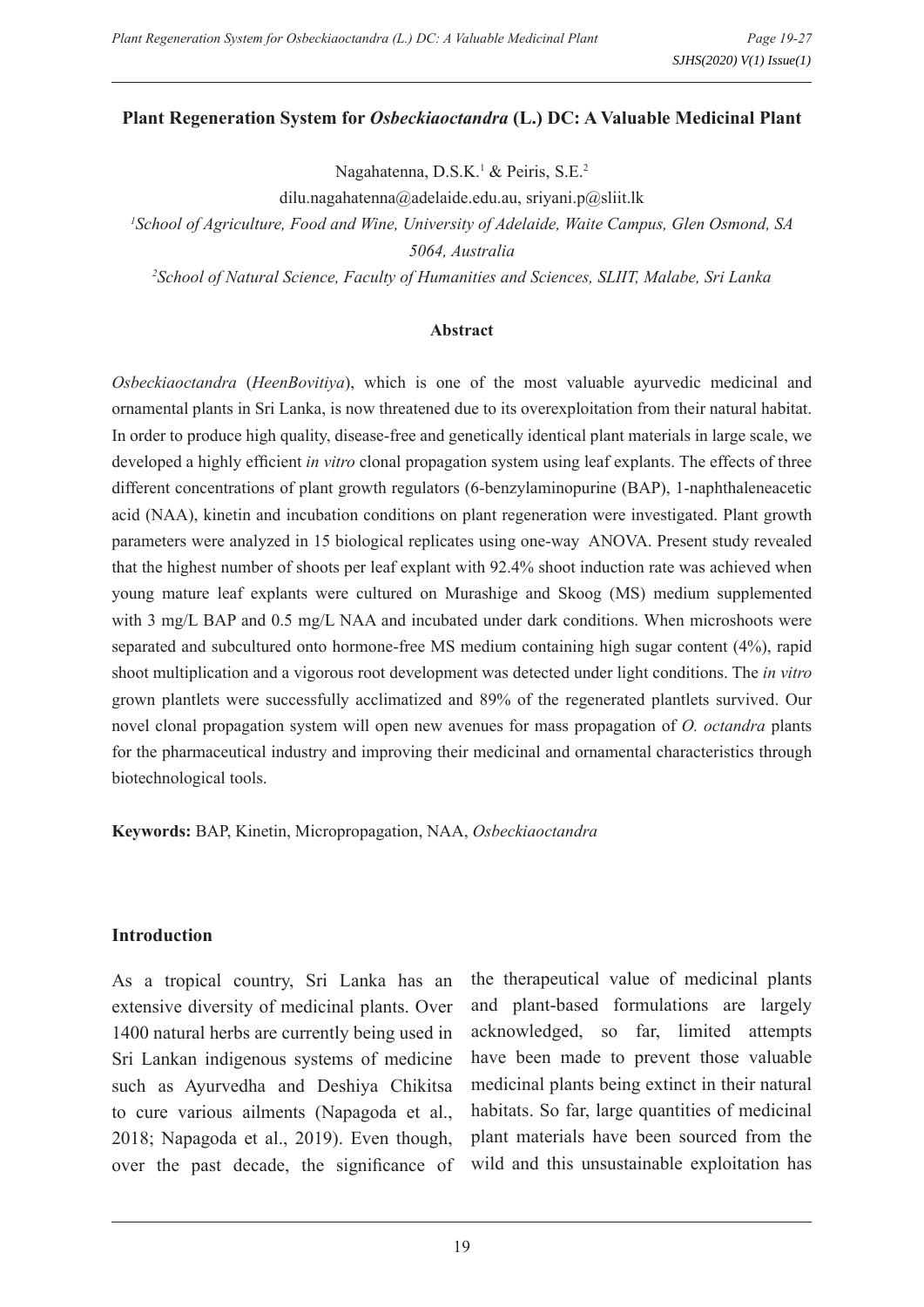identified as a major threat for most of the native medicinal herbs. Therefore, there is an urgent need to develop alternative strategies to produce high quality herbal plants on a large scale.

Medicinal plants are mainly propagated through seeds. Plant propagation via seeds is not efficient due to unavailability of seeds throughout the year and very low germination rates (Dassanayake et al., 2018). Efficient vegetative propagation techniques have not yet been established for most of the medicinal plant species in Sri Lanka. Biotechnological approaches such as plant tissue culture provide tremendous potential and therefore those techniques are becoming more popular for mass scale production of herbal plants as they provide several advantages over conventional methods (Nagahatenna & Peiris, 2007; Nagahatenna & Peiris, 2008a; Nagahatenna & Peiris, 2008b). For instance, only a small amount of explant is needed for the initial culture establishment and large numbers of genetically identical disease-free plants with uniform chemical composition can be produced independent of seasonal variations. Additionally, *in vitro* techniques also provide greater opportunities to develop new varieties with improved medicinal and ornamental characteristics (Pellegrineschi et al., 1994; Shibata, 2008) through biotechnological approaches. However, one of the major drawbacks which exist for this potential is the lack of efficient tissue culture techniques for native medicinal plant species. This is primarily attributed to the recalcitrant nature of the medicinal plants due to presence of polyphenolic compounds(Sarasan et al., 2006).Therefore, the primary objective of this study was to develop a highly efficient *in vitro* protocol for *Osbeckiaoctandra,* one of the extensively used medicinal plants(Perera et al., 2013; Fernando et al., 1990) which also contains unique ornamental characteristics.

*Osbeckiaoctandra* (L) DC. A member of family Melastomatacae is an endemic perennial shrub and it is widespread in the moist mid and low country up to 1500 m altitude in Sri Lanka (Jayaweera, 1982). Over the past few years, *O. octandra*has attracted significant scientific attention due to its immense medicinal properties. It is widely used to treat severe non-communicable diseases such as diabetes, cancer, hemorrhoids, and hepatitis (Perera et al., 2013; Fernando et al., 1990; Thabrew et al., 2000; Balasooriya et al., 2020; Prasadani et al., 2021). Beside its medicinal properties, it also possesses high ornamental characteristics. For instance, *O.octandra*has has many erect branches with bristly hair reddish brown bark. Leaves are opposite, narrowly lanceolate or oblong lanceolate and contain scattered long hairs beneath. Pale pink or nearly white flowers with round five petals give a more attractive appearance for the plant (Jayaweera, 1982) and therefore, *Osbeckia*can be used in landscape horticulture and as an ornamental potted plant.

In Sri Lanka due to rapid industrialization, the natural habitats of this plant species have been threatened and currently *O.octandra*is is considered as a vulnerable species. *In vitro* techniques for *O. octandra* and other members in the family of Melastomatacaehave not yet been well established. As a first step towards the development of a more efficient *in vitro* regeneration system of *O. octandra*, the previously demonstrated novel micropropagation system using nodal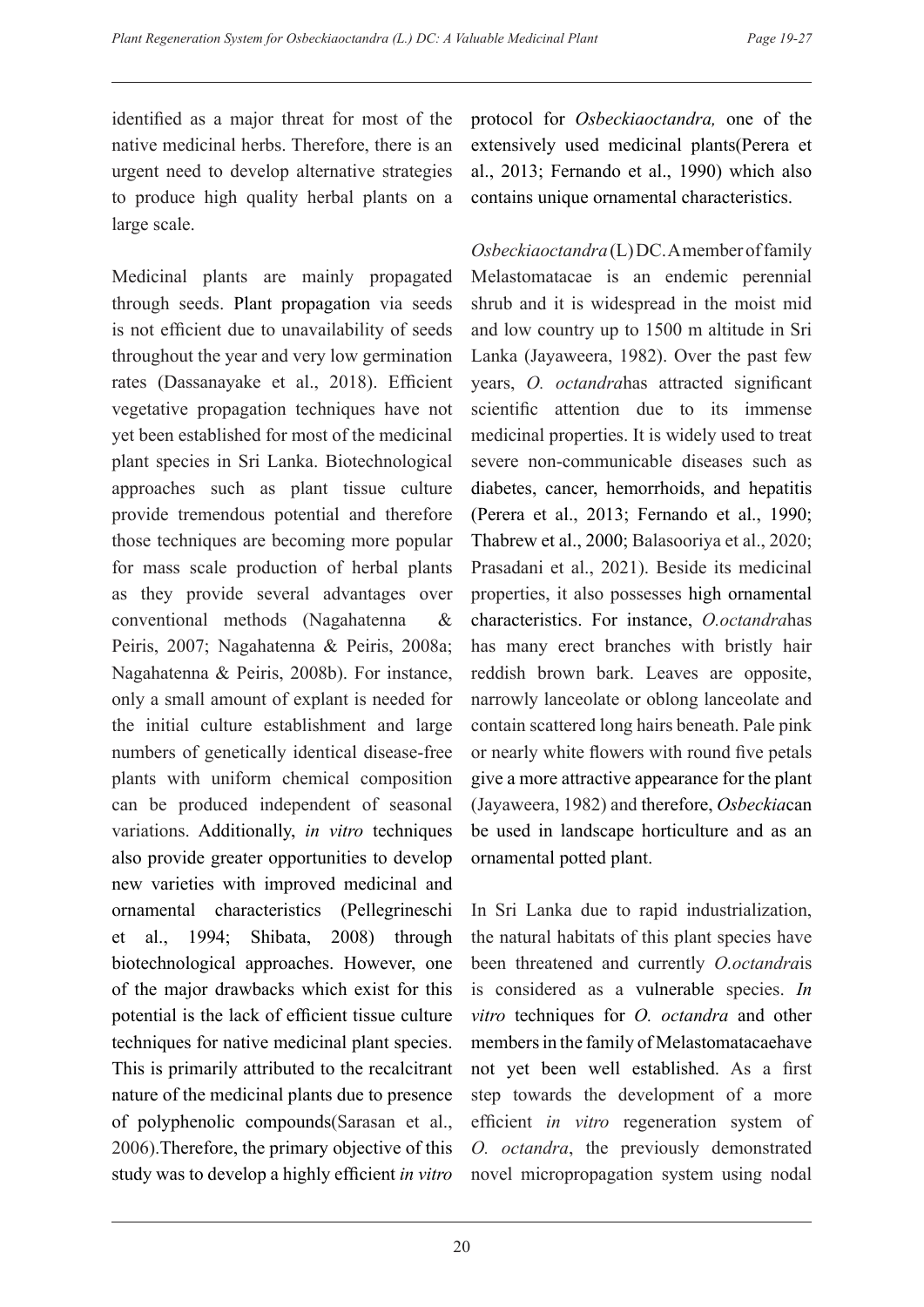explants is recommended (Nagahatenna & Peiris, 2008b). Here another new *in vitro* system using leaf explants which are the most abundant source materials, is reported.

#### **Materials and Methods Adventitious shoot induction from leaf**

# **explants**

Leaves expanding from *in vitro* cultured shoots (Nagahatenna & Peiris, 2008) were excised and cut into approximately 1 cm2 sections. They were cultured *in vitro* with their abaxial sides on the Murashige and Skoog (1962) (MS) basal medium supplemented with different concentrations of cytokinines (2, 4 and 6 mg/L Kinetin and 1,3 and 5 mg/L BAP) in combinations with NAA (0 and 0.5 mg/L) and 3% sucrose, 100 mg/L myo-inositol and solidified with 0.8% agar (pH 5.8). The effectiveness of light and dark conditions on the regeneration of leaf explants were evaluated by incubating at 25±2 0 C with or without cool fluorescent light (900- 1500 lux) and 16:8 h (day/night) photoperiod. Performances of the plants were observed at weekly intervals. Explants showing the signs of regeneration were transferred to light 6 weeks after culture initiation and the average shoot length and the numbers of shoots per explant were recorded from 15 biological replicates.

# **Shoot multiplication and rooting**

When regenerated shoots reached to a height of 0.2 to 0.4 cm, they were individually excised from leaf explants and transferred to vessels containing hormone free MS medium supplemented with high sugar (4%) content. Cultures were incubated under light conditions described above and were subcultured every month. Performances of the plants were

observed at weekly intervals. Average shoot length and the numbers of shoots per explant were recorded at the end of the 4<sup>th</sup> week.

# **Acclimatization of the plantlets**

Fully developed plants with 8-10 cm shoots were transferred to pots containing a sand: soil mixture (2:1) and kept inside a propagator for 2 months at  $25^{\circ}$ C and 12: 12 h (day/ night) photoperiod.

# **Data analysis**

The experiments were arranged in a completely randomized design. The effects of BAP and kinetin on shoot length were analyzed using 1-way ANOVA with SAS statistical software. The effect of BAP and kinetin on number of shoots per explant was analyzed by the chi-square contingency test with Minitab. Mean comparisons were done with Duncan's multiple range test (DMRT).

# **Results and Discussion Adventitious shoot induction from leaf explants**

Auxins and cytokinin play major roles in cell division, meristem establishment and root and shoot organogenesis (Hill & Schaller, 2013). Therefore, in tissue culture systems, elevated levels of auxins and cytokinin are used but the optimum cytokinin to auxin ratio for the induction of organogenic differentiation is largely dependent on the plant species. In order to develop an efficient tissue culture system for *O. Octandra*, in our study, we cultured leaf explants on solid MS media supplemented with various combinations of cytokinin (BAP and Kinetin) and auxin (NAA) and evaluated their shoot regeneration ability under light and dark conditions.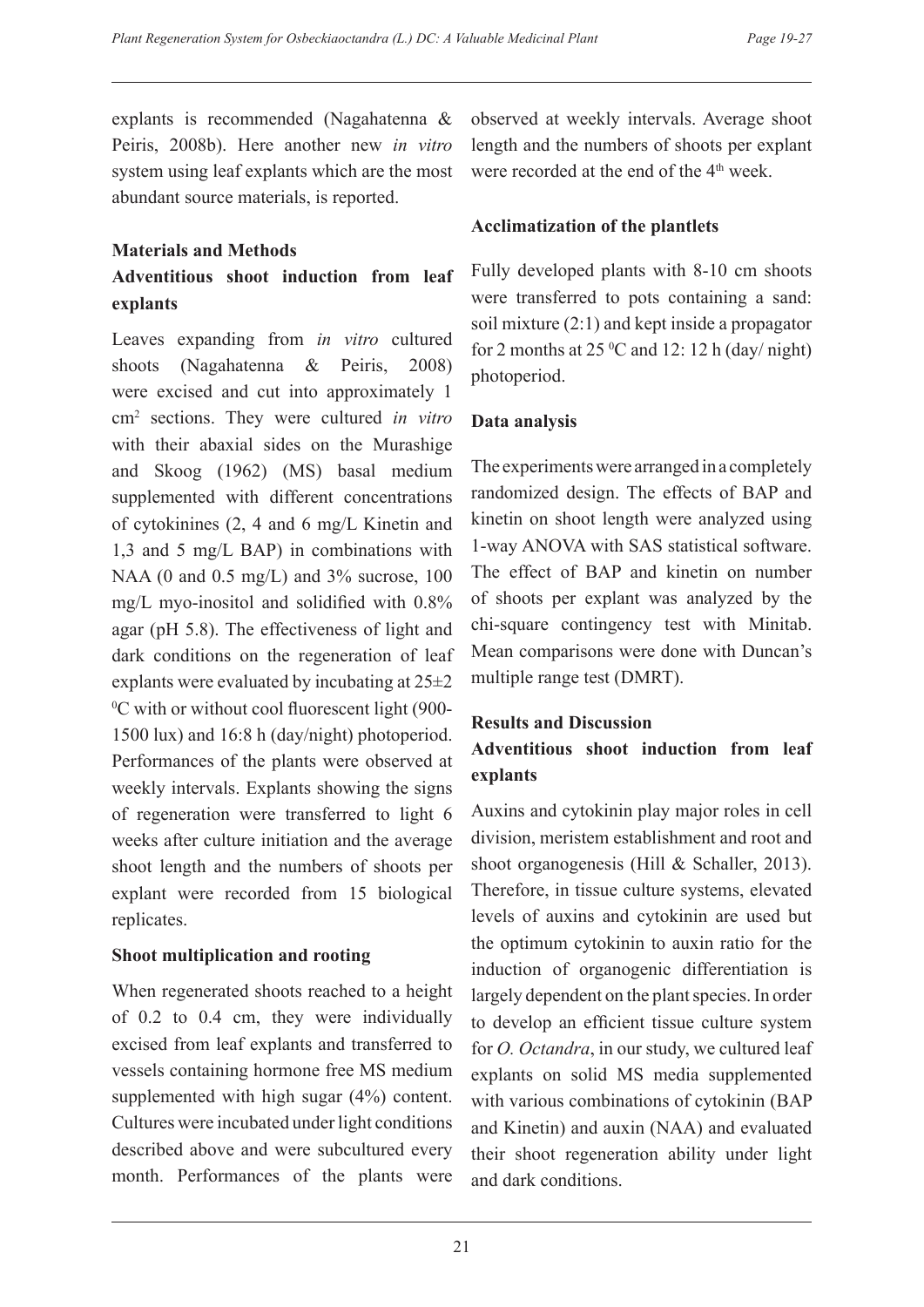We consistently observed that shoot initiation from *in vitro* leaf explants of *O.octandra*was which highly benefited from a period of darkness. Significantly higher shoot induction percentages were observed in leaf explants incubated under dark conditions (Table 1, Figure 1A, B, C). In contrast, among all of the light-incubated explants, shoot induction was detected only with two hormonal treatments (Kinetin 4 mg/L and 6mg/L with 0.5 mg/L NAA). Light-incubated explants produced a lower number of shoots relative to darkincubated explants and all of them displayed retarded shoot growth (Table 1, Figure 1G). This implies that light incubation at the initial culture establishment stage significantly impacted not only shoot initiation but also subsequent shoot growth. It has been previously reported that light conditions promote rapid degradation of auxins in the media relative to dark conditions (Gu and Zhang, 2005). Therefore, we speculate that light-incubated explants may have experienced severe shoot inhibition due to low auxin availability. Therefore, it is probable that observed higher shoot growth in dark-incubated explants is a consequence of greater accessibility of cytokinines and auxinsto the growing shoots.

In addition to dark conditions, NAA also seemed to play a crucial role in shoot induction. For instance, 80-100% of dark-incubated explants generated shoots on MS media supplemented with various concentrations of kinetin alone. However, when Kinetin was added in combination with NAA, only 33-44% of explants generated shoots (except 6 mg/L Kinetin) (Table 1). Similarly, the presence of NAA in the BAP supplemented media also severely suppressed shoot induction (except at 3 mg/L BAP).

When dark-incubated explants were transferred to light, shoots turned into green due to accumulation of chlorophyll (Figure 1E, F) and vigorous shoot production was observed. BAP containing media (both in the presence and absence of NAA), produced the highest number of shoots per explant (Table 1). Application of NAA, facilitated greater shoot production than BAP alone (except 5 mg/L). However, when NAA (0.5 mg/L) was added in combination with varying concentrations of Kinetin (2-6 mg/L), shoot formation was markedly suppressed. Collectively, our results revealed that BAP facilitates shoot growth of *O. octandra* than Kinetin. The best hormonal combination for the production of the highest number of shoots from darkincubated explants was 3 mg/L BAP and 0.5 mg/LNAA(Table 1).

# **Shoot multiplication and rooting**

Shoots regenerated from dark-incubated explants were transferred to the shoot multiplication and rooting media, whereas shoots originated from light-incubated explants were discarded due to retardation of shoot growth.

Elevated levels of cytokinin promoted vigorous shoot and root development (Figure 1H, I). The number of shoots, number of roots and root length were difficult to measure due to profuse shoot and root growth and therefore, shoot length was evaluated.

Among two different cytokinin tested, BAP was found to be more effective in generating longer shoots (Table 2).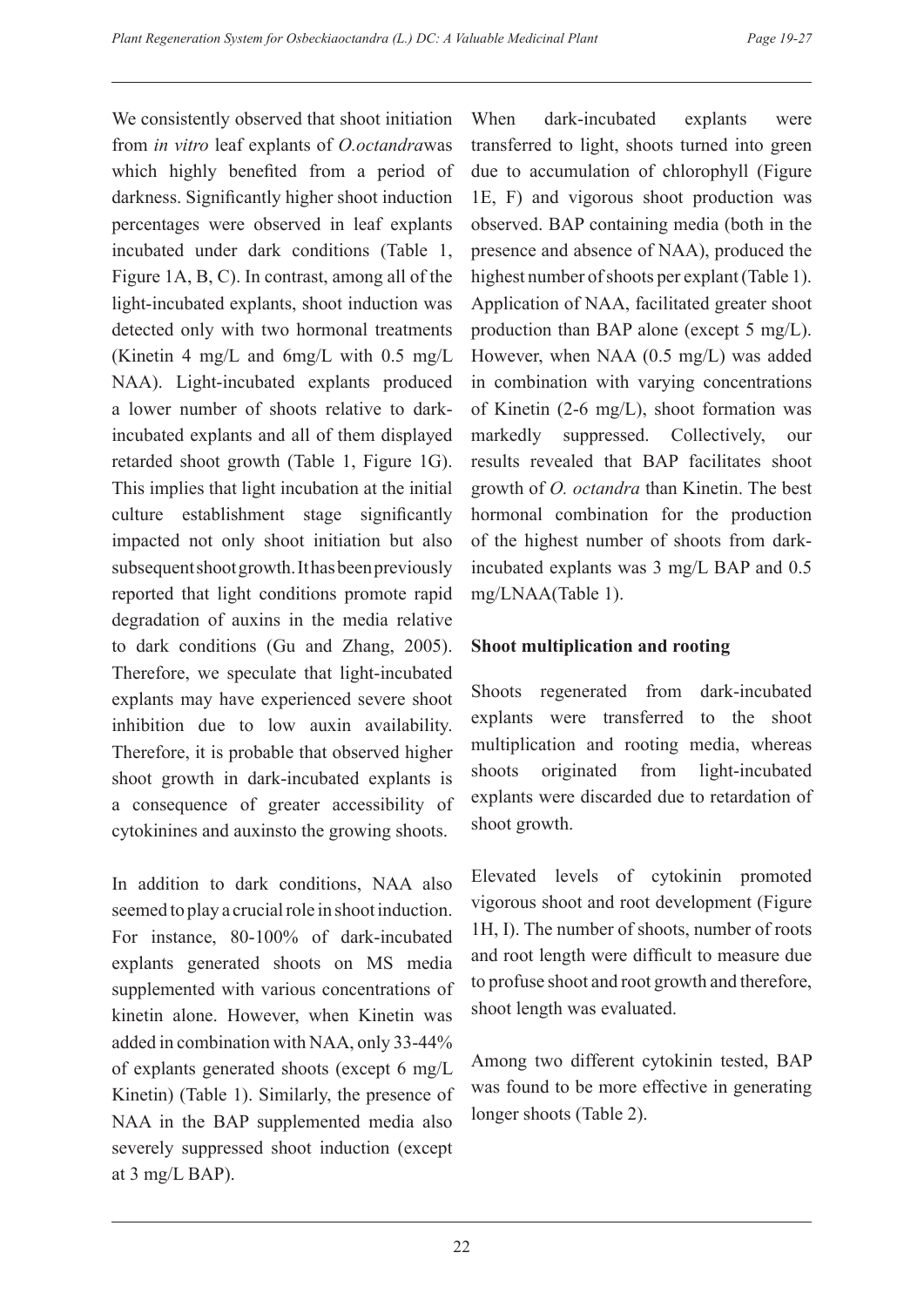#### **Table 1.**

| Treatment                |                |            | % of shoot<br>induction |       | Number of shoots/<br>explant |                            | Shoot length (cm)          |                            |
|--------------------------|----------------|------------|-------------------------|-------|------------------------------|----------------------------|----------------------------|----------------------------|
| <b>BAP</b>               | Kinetin        | <b>NAA</b> | Dark                    | Light | Dark                         | Light                      | Dark                       | Light                      |
| $\blacksquare$           |                |            |                         |       |                              |                            |                            |                            |
| -                        | $\overline{2}$ |            | 80                      |       | $4.7 \pm 1.5^{\text{a}}$     |                            | $1.3 \pm 0.4$ <sup>a</sup> |                            |
| -                        | $\overline{4}$ | ÷          | 100                     | 25    | $7.6 \pm 2.3^b$              | $1.2 \pm 0.2$ <sup>a</sup> | $1.5 \pm 0.6^{\text{ a}}$  | $0.6 \pm 0.2^{\text{a}}$   |
| -                        | 6              | ÷          | 100                     |       | $10 \pm 2.4$ <sup>c</sup>    |                            | $1.5 \pm 0.7$ <sup>a</sup> |                            |
| -                        | $\overline{2}$ | 0.5        | 33.4                    |       | $2 \pm 0.3$ <sup>d</sup>     |                            | $2.1 \pm 0.9$ °            |                            |
|                          | $\overline{4}$ | 0.5        | 44.5                    |       | $5\pm0.8$ <sup>e</sup>       |                            | $1.7 \pm 0.5$ <sup>a</sup> |                            |
| $\overline{\phantom{a}}$ | 6              | 0.5        | 100                     | 33.4  | $9.8 \pm 2.1$ °              | $1.5 \pm 0.6^{\text{a}}$   | $1 \pm 0.1^b$              | $0.4 \pm 0.1$ <sup>a</sup> |
| $\mathbf{1}$             |                |            | 62.5                    |       | $15.7 \pm 2.7$ <sup>f</sup>  |                            | $1.2 \pm 0.3$ <sup>a</sup> |                            |
| 3                        |                | ÷          | 72.6                    |       | $14.8 \pm 2.1$ <sup>f</sup>  |                            | $0.8 \pm 0.1$ <sup>d</sup> |                            |
| 5                        |                |            | 58.3                    |       | $9.6 \pm 1.9$ <sup>c</sup>   |                            | $0.6 \pm 0.2$ <sup>d</sup> |                            |
| $\mathbf{1}$             |                | 0.5        | 20.3                    |       | $18.7 \pm 3.5$ <sup>g</sup>  |                            | $1 \pm 0.6^b$              |                            |

# *Induction and growth of shoots of O.octandra on different hormonal combinations 6 weeks after culture establishment*

Note: Data expressed as Mean  $\pm$  SE from 15 replicates. Within columns, values followed by the same letter are not significantly different at the  $p = 0.05$ .

3 - 0.5 92.4 - 22.6 $\pm$ 4.7h - 1.4 $\pm$ 0.5<sup>a</sup> -

5 - 0.5 40.6 -  $7.3 \pm 2.4$ <sup>b</sup> -  $0.7 \pm 0.3$ <sup>d</sup> -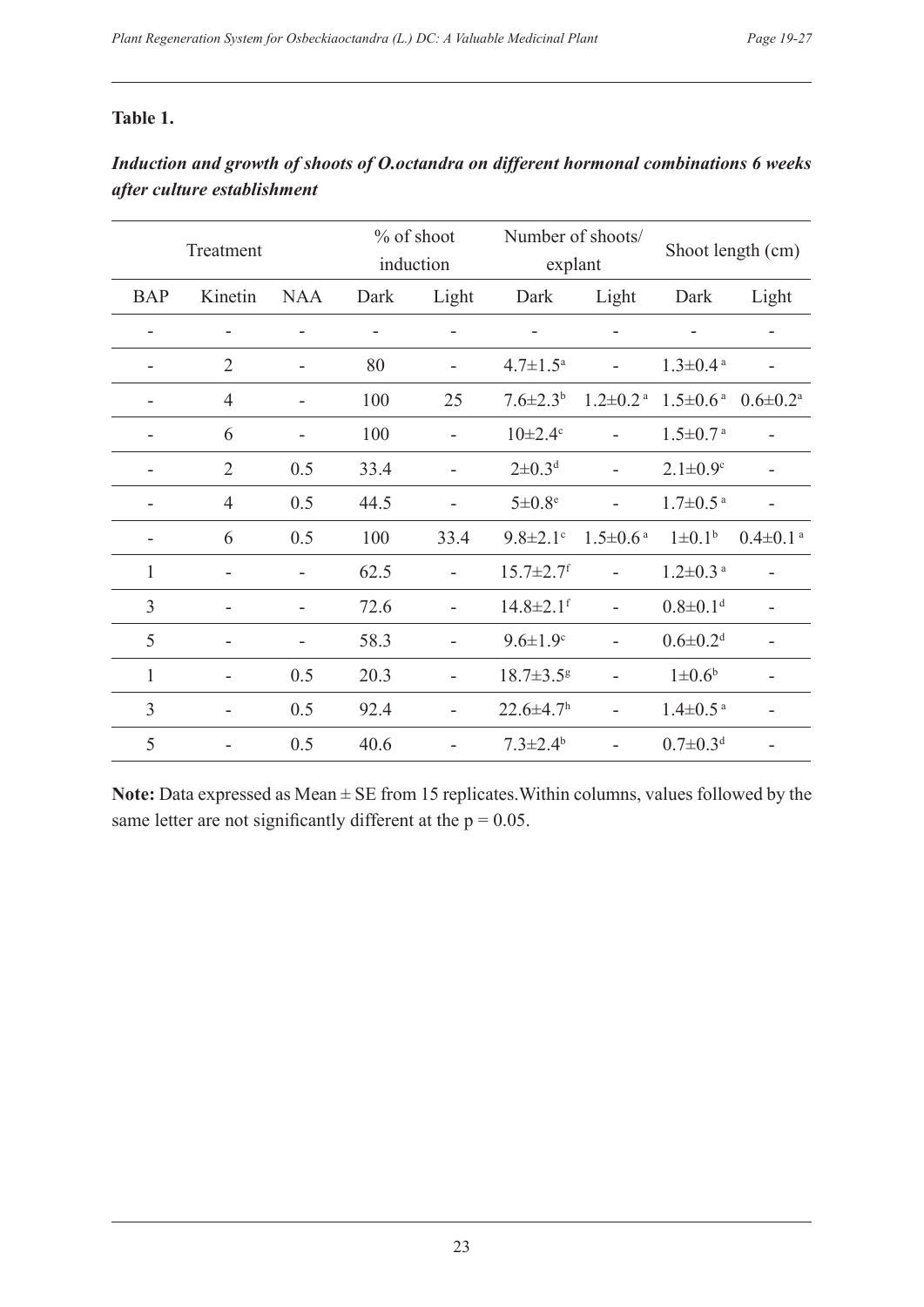## **Figure 1.**

*Adventitious shoot formation from the leaf explants of O. octandra on MS medium with different hormonal combinations. (A) (B) (C) Shoots regenerated at the leaf margins 6 weeks after culture establishment under dark conditions (D) Very few or no shoot induction under the light conditions 6 weeks after culture establishment (E) (F) Darkincubated leaves 3 weeks after transferring to light (G) Formation of few leaves, 6 weeks post culture establishment from explants continuously incubated under light conditions (H) Dark-incubated explants 6 and (I) 8 weeks after transferring to light.*



Root system were observed on MS basal medium containing 1 mg/L BAP (Figure 2).

# **Figure 2.**

*Shoot multiplication and root induction of O.octandra on hormone free MS medium.(B) In vitro rooted plantlets of O.octandraduring acclimatization*



# **Acclimatization of the plantlets**

When rooted plantlets reached to a size of 8-10 cm on growth regulators free media, they were transferred to pots containing sterile sand: soil (2:1). Eventually, 89% of regenerated plantlets survived and exhibited similar morphological characters as the mother plants (Figure 2B).

# **Conclusions**

To the best of our knowledge, this is the first study which demonstrates an *in vitro* regeneration protocol for *O. octandra* using leaf explants. Our results indicate that higher number (22.6±4.7 shoot/explant) of true-totype plants can be regenerated by establishing the leaf cultures on MS media supplemented with 3 mg/L BAP and 0.5 mg/L NAA under dark conditions. The highest shoot length (5.98±1.03 cm) with well-developed root system can be achieved upon transferring onto a MS basal medium with 1 mg/L BAP. This highly efficient protocol will enable mass production of high quality *O. octandra* plants to fulfil the demand of the pharmaceutical industry.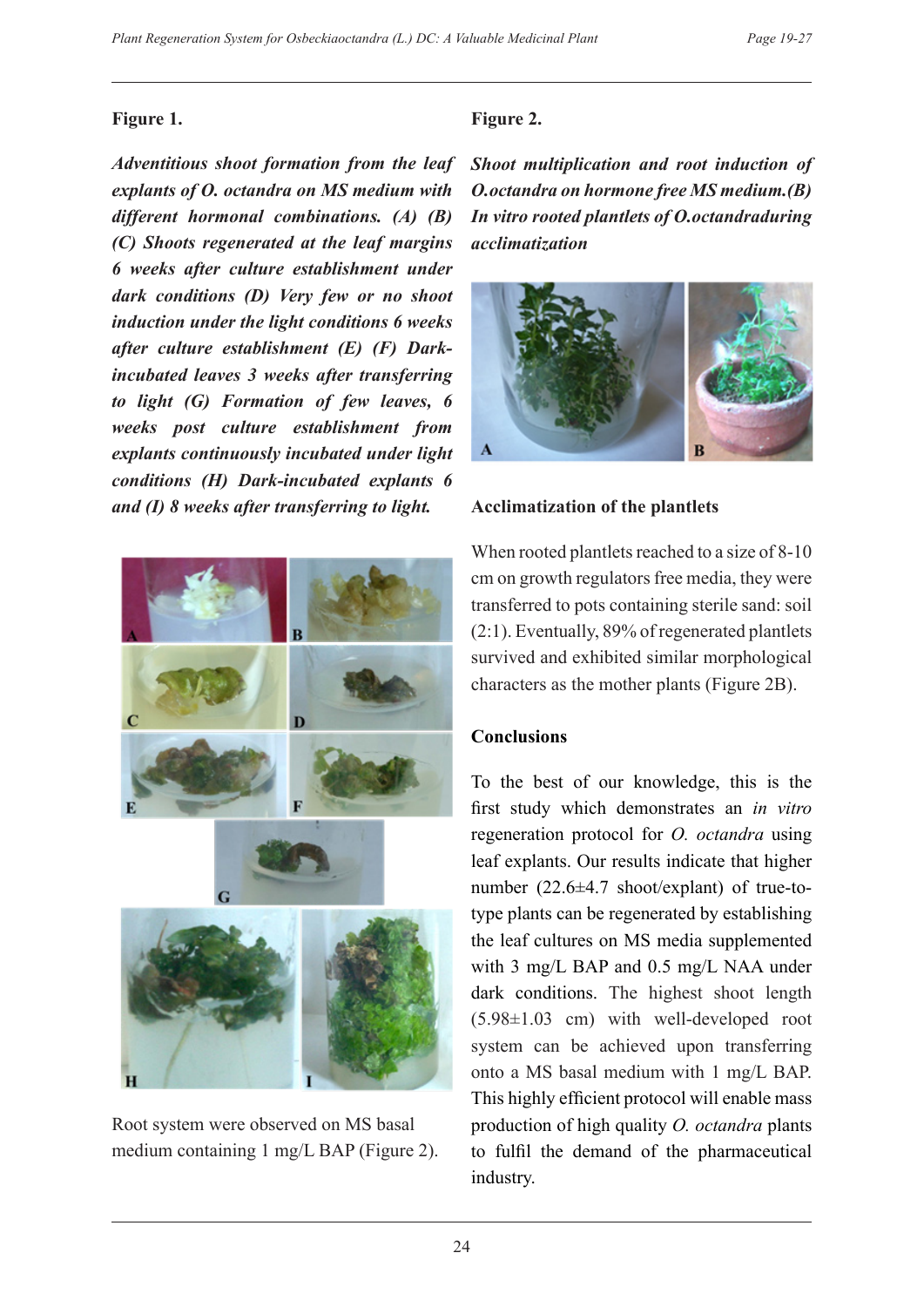#### **Table 2.**

| Growth regulator concentrations (mg/L) | Shoot length (cm) |            |                              |
|----------------------------------------|-------------------|------------|------------------------------|
| <b>BAP</b>                             | Kinetin           | <b>NAA</b> |                              |
|                                        |                   |            | $\boldsymbol{0}$             |
| ۰                                      | $\overline{2}$    | ۰          | $3.22 \pm 1.38$ 8            |
|                                        | $\overline{4}$    |            | $3.27 \pm 1.21$ <sup>8</sup> |
| $\qquad \qquad \blacksquare$           | 6                 |            | $2.11 \pm 0.73$ <sup>i</sup> |
|                                        | $\overline{2}$    | 0.5        | $2.89 \pm 1.31$ f            |
| $\qquad \qquad \blacksquare$           | $\overline{4}$    | 0.5        | $0.81 \pm 0.32$ <sup>h</sup> |
|                                        | 6                 | 0.5        | $2.63 \pm 1.04$ f            |
| 1                                      |                   |            | $5.98 \pm 1.03$ <sup>a</sup> |
| $\overline{3}$                         |                   |            | $5.24 \pm 1.3$ <sup>d</sup>  |
| 5                                      |                   |            | 4.67 $\pm$ 1.78 $^{\rm b}$   |
|                                        |                   | 0.5        | 4.87 $\pm$ 0.92 $^{\rm b}$   |
| 3                                      |                   | 0.5        | 4.47 $\pm$ 1.38 $\degree$    |
| 5                                      |                   | 0.5        | $2.36 \pm 0.91$ <sup>e</sup> |

### *Effect of different concentrations of plant growth regulators on shoot multiplication*

**Note:** Data expressed as Mean  $\pm$  SE from 15 replicates. Within columns, values followed by the same letter are not significantly different at the  $p = 0.05$ .

It is interesting to note that the presence of NAA in both BAP and Kinetin supplemented media led to the reduction of shoot length (except at 6 mg/L Kinetin). The shoot length was negatively correlated with BAP concentrations and the longest shoots (5.98±1.03 cm) with well-developed

#### **Acknowledgement**

Authors would like to thank Sri Lanka Council for Agricultural Research Policy (CARP) for providing funds for this research.

#### **References**

Balasooriya, M. G. D. N., Karunarathna, W. D. C. K., & Wickramarachchi, W. J. (2020). Evaluation of the clinical efficacy of *HeenBowitiya* Leaves [*Osbeckiaoctandra*] powder in the management of diabetes mellitus. World Journal of Pharmaceutical Research. 9(7): 2541-2547.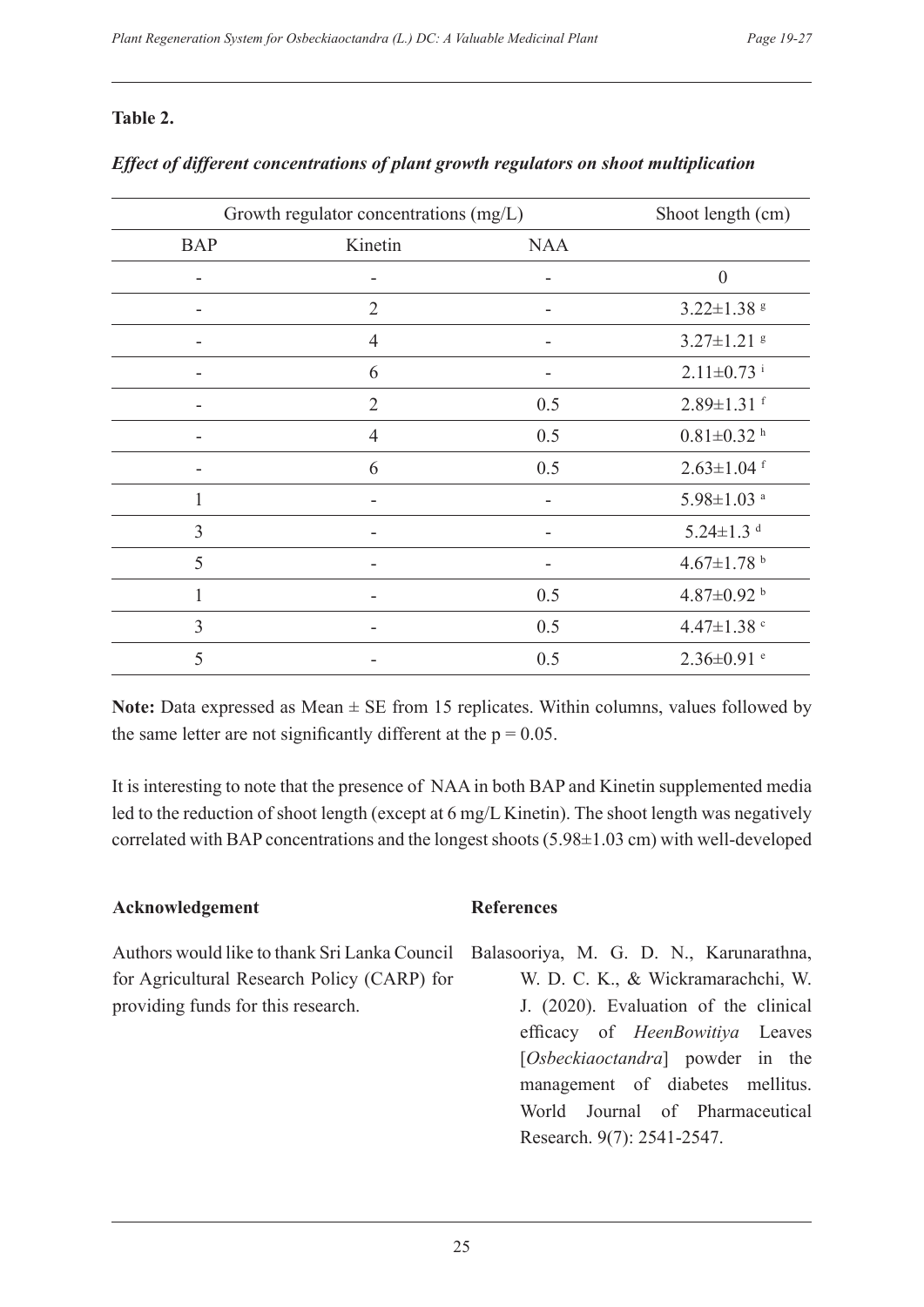- Dassanayake, D. M. I. C. B., Krishnarajah, S. A., & Eeswara, J. P. (2018). Development of an Effective Propagation Protocol for *Osbeckiaoctandra* (L.) DC. (*HeenBovitiya*). Tropical Agricultural research, 29(2):123-134.
- Fernando, M. R., Thabrew, M. I., & Karunanayake, E. H. (1990). Hypoglycaemic activity of some medicinal plants in Sri Lanka. Gen. Pharmac. 21(5): 779-782.
- Gu, X. F. & Zhang, J. R. (2005). An efficient adventitious shoot regeneration system for Zhanhua winter jujube (*Zizyphus jujube* Mill.) using leaf explants. Plant Cell Rep. 23:775-779.
- Hill, K. & Schaller, G. E. (2013). Enhancing plant regeneration in tissue culture. Plant Signaling and Behaviour. 8(80): e25709.
- Jayaweera, D. M. A. (1982). Medicinal plants (Indigenous and exotic) used in Ceylon. Part IV. The national Science Council of Sri Lanka, Colombo.46-47.
- Murashige, T. & Skoog, F. (1962). A revised medium for rapid growth and bioassay with tobacco tissue cultures.Physiol Plant. 15:473-497.
- Nagahatenna, D. S. K. & Peiris, S. E. (2007). *In vitro* propagation of *Hemidesmus indicus* (L.) R. Br. (*Iramusu*) through nodal culture. Tropical Agricultural Research. 19: 181-192.
- Nagahatenna, D. S. K. & Peiris, S. E. (2008). Modification of plant architecture of *Hemidesmus indicus* (L.) R. Br. (*Iramusu*) by *in vitro* colchicine treatment. Tropical Agricultural Research. 20: 234-242.
- Nagahatenna, D. S. K. & Peiris, S. E. (2008). *In vitro* micropropagation of *OsbeckiaOctandra* (L) Dc. (*HeenBovitiya*) through single nodal culture. Proceedings of National Symposium on Floricultural Research of Sri Lanka.
- Napagoda, M. T., Sundarapperuma, T., Fonseka, D., Amarasiri, S., & Gunaratna, P. (2018). An Ethnobotanical Study of the Medicinal Plants Used as Anti-Inflammatory Remedies in Gampaha District, Western Province, Sri Lanka. Scientifica. 2018.
- Napagoda, M. T., Sundarapperuma, T., Fonseka, D., Amarasiri, S., & Gunaratna, P. (2019). Traditional Uses of Medicinal Plants in Polonnaruwa District in North Central Province of Sri Lanka. Scientifica. 2019.11.
- Pellegrineschi, A., Damon, J., Valtorta, N., Paillard, N., & Tapfer, D. (1994). Improvement of Ornamental Characters and Fragrance Production in Lemonscented Geranium through Genetic Transformation by *Agrobacterium rhizogenes*. Nature. 12, 64-68.
- Perera, P. R. D., Ekanayake, S., & Ranaweera, K. K. D. S.(2013). *In vitro* study on antiglycation activity, antioxidant activity and phenolic content of